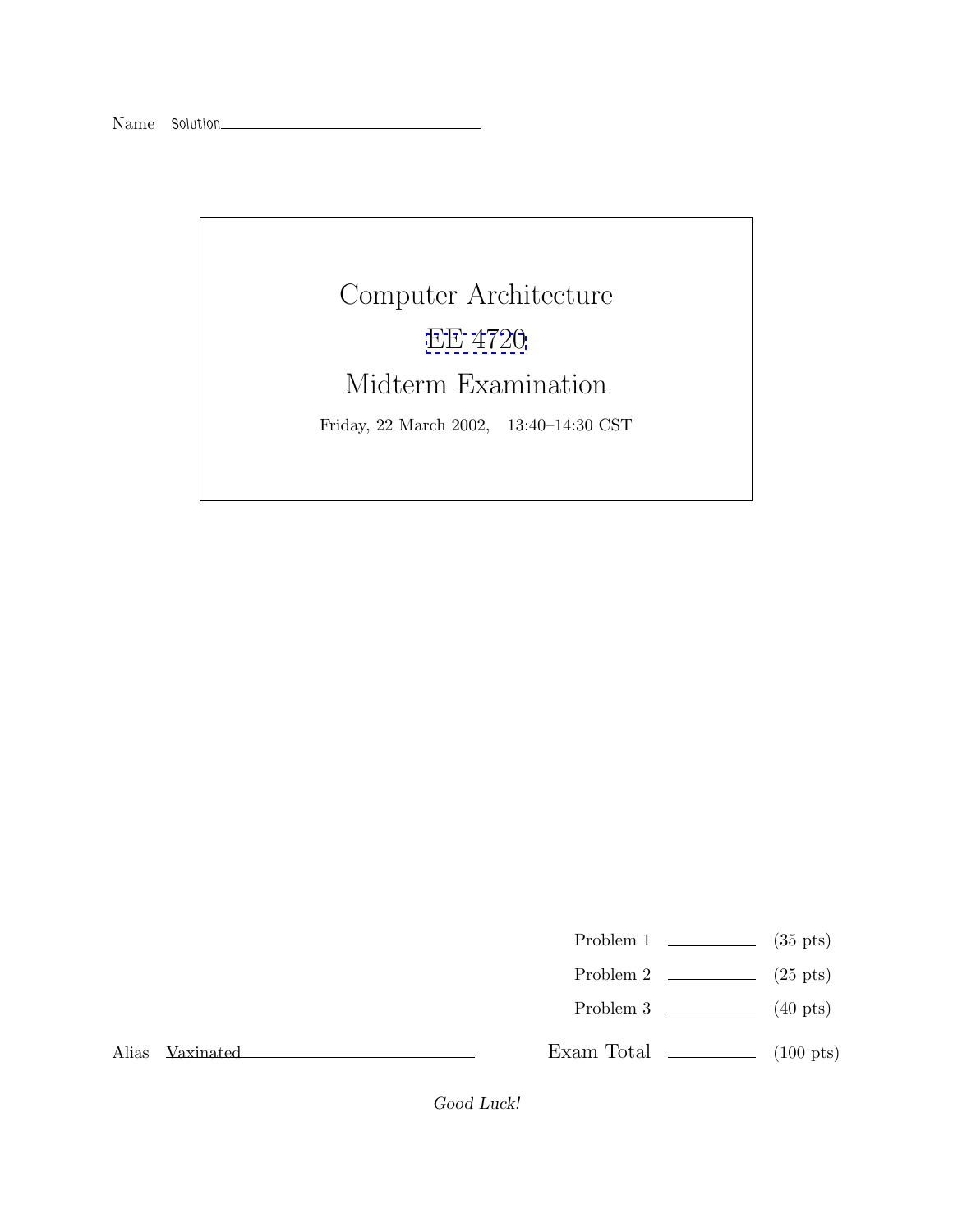Problem 1: In the diagram below certain wires are labeled with cycle numbers and values that will then be present, for example,  $\vert$  C2:9 indicates that at cycle 2 the wire will hold a 9. Other wires are labeled just with cycle numbers, indicating that the wire is used at that cycle. Write a program consistent with these labels. There are no stalls during the execution of the code. The code should use five instructions. *Note: The diagram in the original exam had an error that resulted in contradictory information about the third instruction (fetched in cycle 2). The error was a C3:5 pointing to the input to the* ID/EX.dst *latch; that now points to the rt address input to the register file.* [35 pts]

Write a program consistent with these labels.

Use labels for branch targets (if any) and label the target line.



*Solution shown below. Upper-case letters in instruction mnemonics indicate parts that are fixed. For example,* Sw *indicates that the instruction must be some kind of a store instruction, but instead of* sw *it could be* sh *or* sb*. Register numbers below £10 are based on the labels above, registers £10 and above are arbitrary. For example, £3 in the* and *must be £3, but £14 could be £15.*

| # Cycle             | 0    |    |    |                         | 1 2 3 4 5 6 |    |    |    | 8  | 9 |
|---------------------|------|----|----|-------------------------|-------------|----|----|----|----|---|
| Bne \$10, \$10 TARG | IF — | ID | ЕX | ME                      | WВ          |    |    |    |    |   |
| addI \$9, \$9, 12   |      | ΙF | ΙD | ЕX                      | МE          | WВ |    |    |    |   |
| Sw \$11, 0(\$9)     |      |    | ΙF | ID                      | ЕX          | МE | WВ |    |    |   |
| TARG:               |      |    |    |                         |             |    |    |    |    |   |
| JALR \$31, \$12     |      |    |    | ΤF                      | ΙD          | EX | ME | WВ |    |   |
| and \$3, \$14, \$31 |      |    |    |                         | ΙF          | ID | ЕX | МE | WВ |   |
| # Cycle             | 0    | 1  | 2  | $\overline{\mathbf{3}}$ | $4 \quad$   | 5  | 6  |    | 8  |   |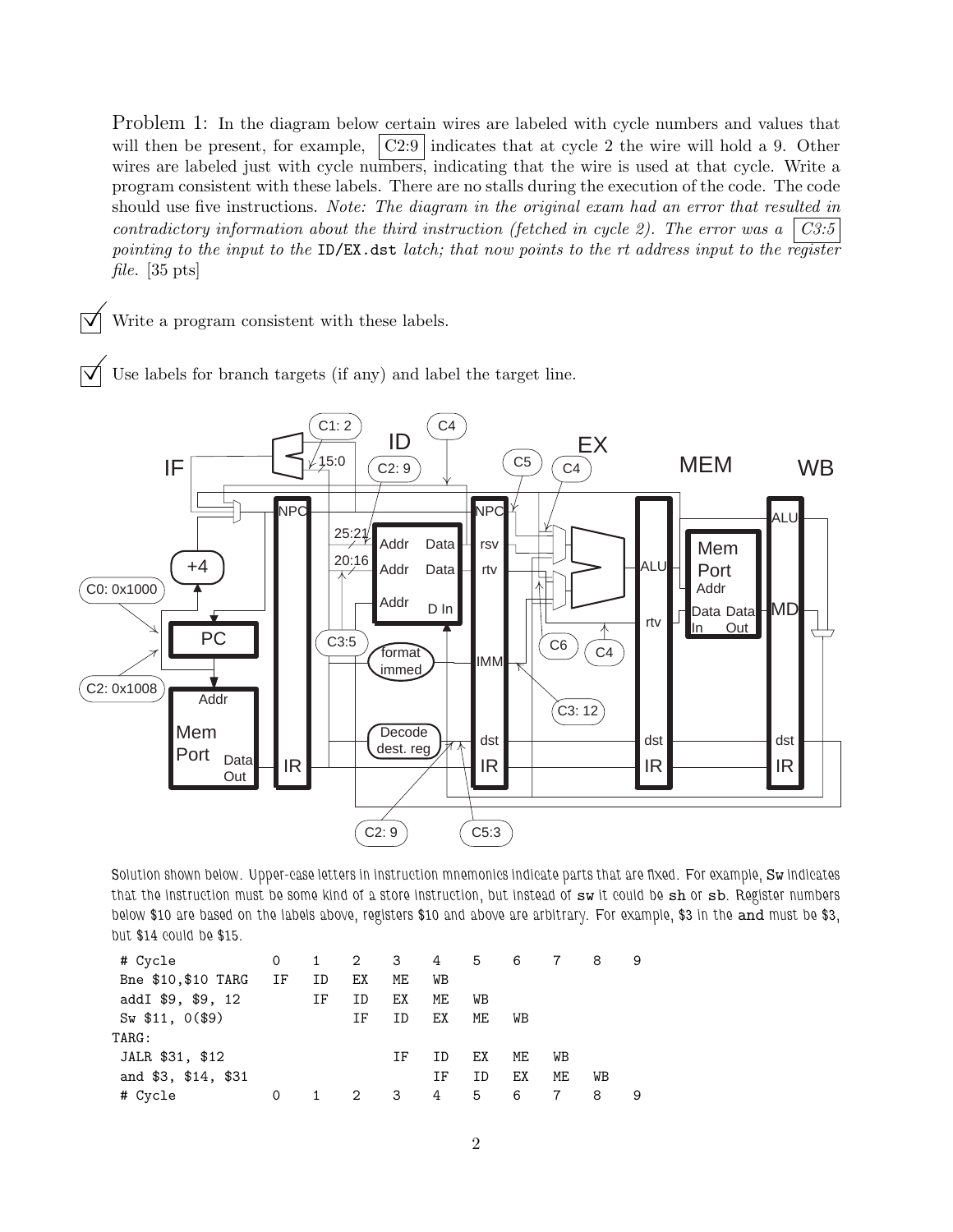Problem 2: Consider the CISCy instruction below: [25 pts]

(*a*) add  $0x123456(r1)$ ,  $8(r2)$ ,  $r3$  #  $0x123456(r1)$  is the destination.

 $\boxed{\bigtriangledown}$  What makes it CISCy? (CISCy means characteristic of CISC ISAs.)

*It's an ALU instruction* and *it accesses memory, that's CISCy. Also, because of the large immediates that can be present, a reasonable coding would have variable-size instructions, another CISCyness.*

 $\vec{\nabla}$  Ignoring instruction size, why would it be difficult to implement such an instruction on the kind of five-stage pipeline used in class for MIPS?

*Lots of reasons. For one, because execution of the instruction includes memory access before the addition (to get the first operand) but in the five-stage pipeline memory is accessed after the execute stage.*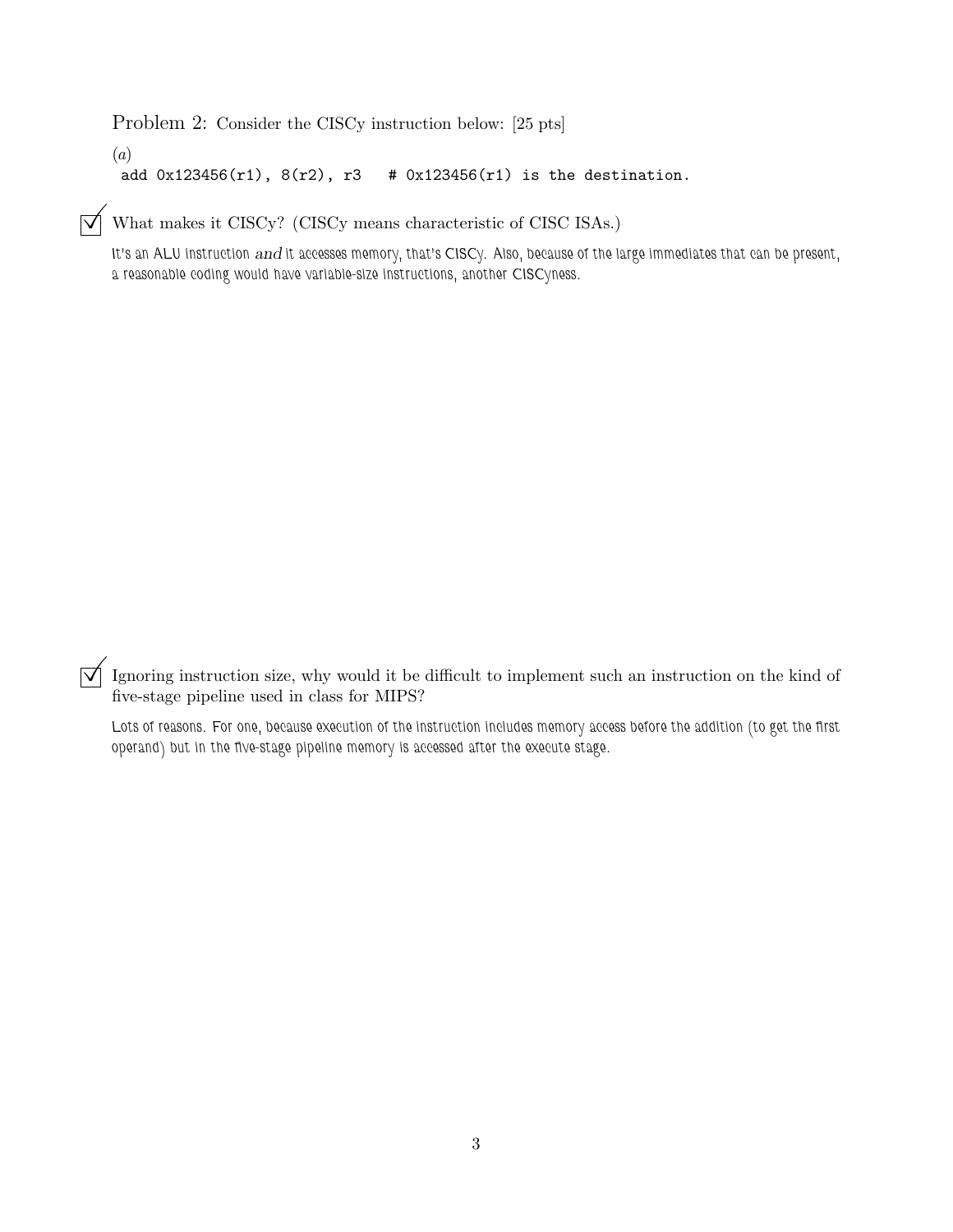Problem 2, continued: add  $0x123456(r1)$ ,  $8(r2)$ ,  $r3$  #  $0x123456(r1)$  is the destination.

(*b*) How could the single-issue (not superscalar) pipeline used in class be modified so that instructions like the one above could be executed with a potential for a CPI of 1 without impacting clock frequency? (Instructions like the one above have one destination and two sources, the destination and first source can either use a register value or memory value specified with displacement addressing, the second source can be either a register value or an immediate.) Feel free to throw hardware at the problem, but do not assume that the hardware is any faster than what we've been using.

©Show a sketch of the pipeline, briefly explaining what should be done in each stage.

*Here are the stages that would be needed. A correct solution might include a quick sketch.*

*IF: Same (pretend, because instructions are variable width).*

*ID: Same (pretend, because instructions are variable width).*

*EA: Compute effective addresses for destination and source operands (if needed).*

*M1: Load first source operand from memory (if needed).*

*EX: Same*

*M2: Store result in memory (if necessary).*

*WB: Store result in register file (if necessary). WB and M2 might be combined.*

Show a pipeline execution diagram for the following code on your new pipeline, assuming no dependencies.

*Solution appears below.* # Solution add 0x1234(r1), 8(r2), r3 IF ID EA M1 EX M2 WB or r4, 7(r5), r6 IF ID EA M1 EX M2 WB and  $0x1234(r7)$ ,  $r8$ ,  $r9$  IF ID EA M1 EX M2 WB

In the part above, why was it necessary to assume no dependencies?

*First, about that word "assume." I might assume that you had breakfast this morning, but I never assume that I had breakfast because I know for sure whether I did or didn't. So the question above is asking why the code might still have dependencies alluding to the fact that there are no registers in common. The question does NOT ask "why was an example with no dependencies chosen for the problem."*

*Back to the question. The assumption was made because dependencies are still possible, through memory. The effective address of the destination of the* add *instruction might be the same as the first source operand of the* or *instruction. That is, the* add *writes the memory location that the* or *reads, a true dependency. (Such dependencies do not affect statically scheduled RISC processors because load and store instructions pass through the same memory stage in order.)*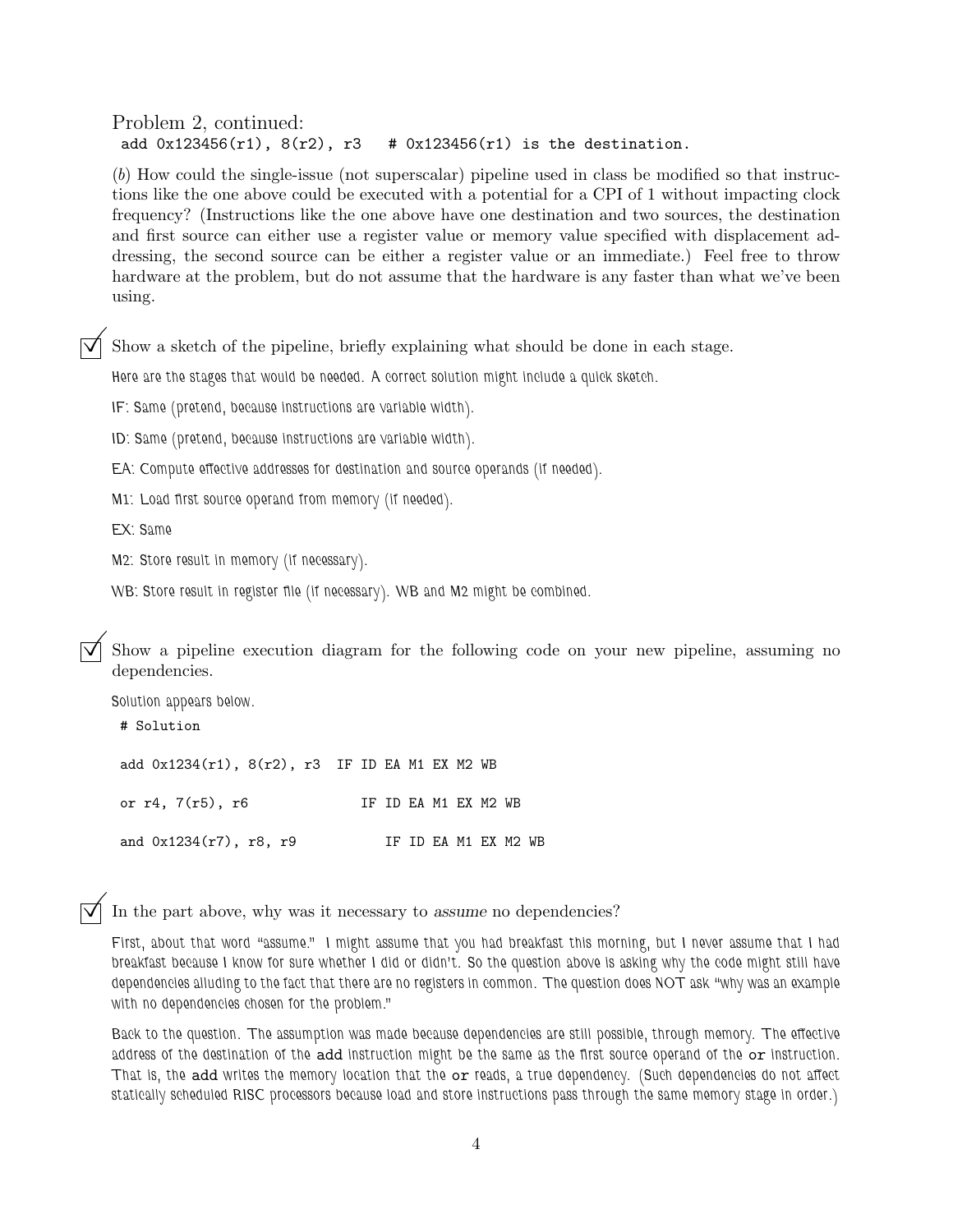Problem 3: Answer each question below.

(*a*) What'll it be? One FP adder with an initiation interval of 2 and a latency of 3 (four cycles of computation) or two FP adders each with an initiation interval of 4 and a latency of 3? [10 pts]

What is the maximum number of FP adds per second with each alternative on a 1 GHz system? *In either alternative a result can be produced every two cycles, at 1 GHz thats 500 million FP adds per second. For some reason few answered this question correctly.*

Show a code fragment in which one of the alternatives is slightly faster. For the alternative with two adders, use label "A" for one adder and "B" for the other.

# Solution.

# On first alternative add.d f0, f2, f4 IF ID A1 A1 A2 A2 WB add.d f6, f8, f10 IF ID -> A1 A1 A2 A2 WB # On second alternative add.d f0, f2, f4 IF ID A1 A1 A1 A1 WB add.d f6, f8, f10 IF ID B1 B1 B1 B1 WB

Ignoring the cost of the adders themselves, which alternative would be more costly and why? *The second alternative, since the outputs of the two adders have to be multiplexed together.*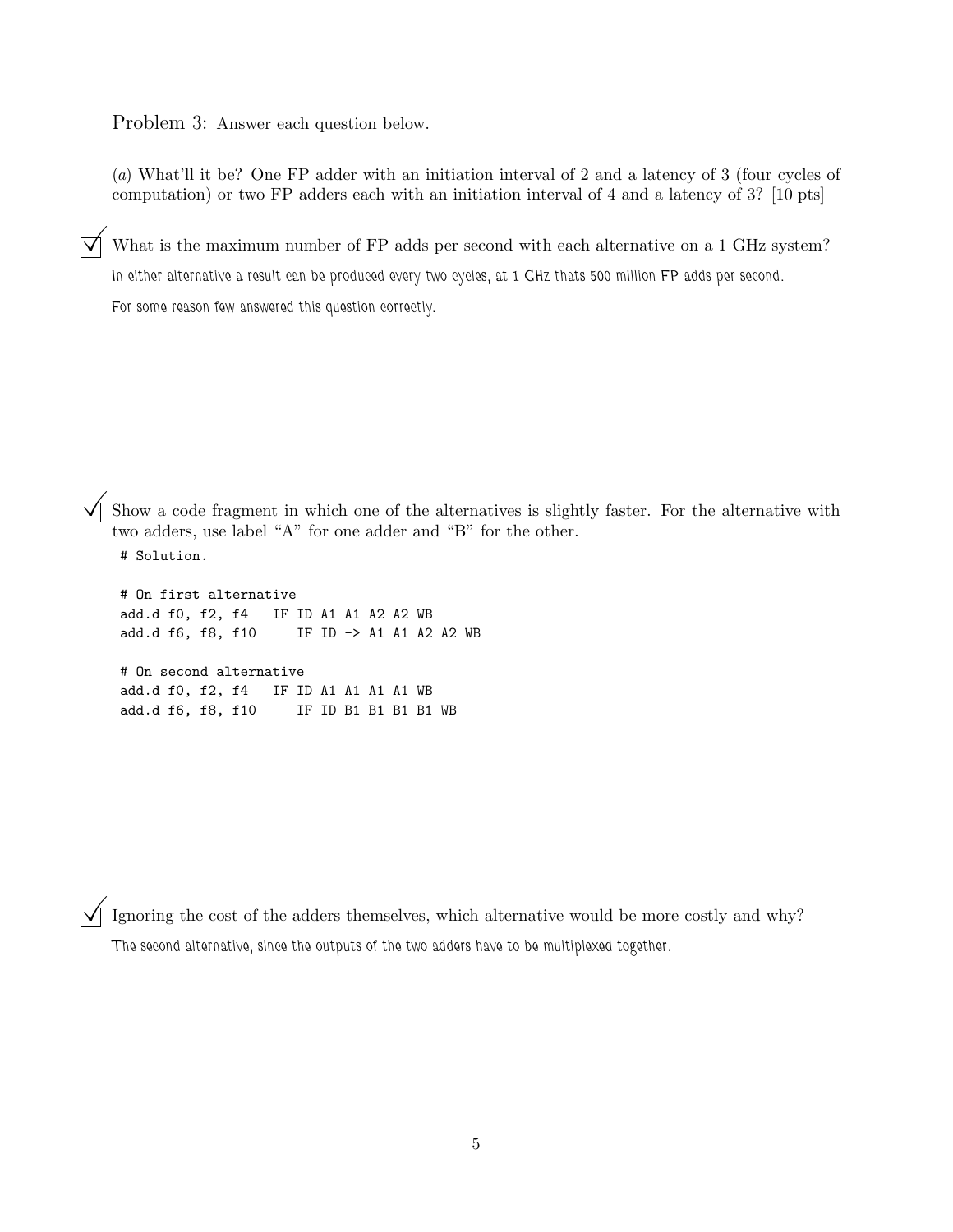(*b*) SPEC benchmark numbers are provided in "base" and "peak" forms. [10 pts]

## How are they different?

*Programs compiled for the base numbers are prepared with normal (actually, a bit on the aggressive side) optimization. Programs compiled for the peak numbers are prepared with your-life-depends-on-it extreme optimizations.*

When should an intelligent (passed EE 4720) computer buyer use the base numbers, and when should the buyer use the peak numbers?

*Use base numbers when you plan to use purchased software or when you can't put alot of effort in to tuning code. Use the peak numbers when compiling your own software and have the expertise and time to super-optimize, or if purchasing super-optimized software.*

(*c*) Stack ISAs had burrowed their way in to our past and percolated to the fore in the past decade.  $[10 \text{ pts}]$ 

 $\overrightarrow{\mathsf{M}}$  Why are programs compiled for stack ISAs smaller than the same programs compiled for other ISAs? (Assume all compilers are of high quality.)

*Many instructions in stack ISAs refer to the stack so they don't need register operands, and so they can be small, say one byte.*

 $\overline{y}$  Why would superscalar implementations of stack ISAs be less efficient (further from the ideal CPI) than superscalar implementations of RISC and some other "conventional" ISAs? Ignore instruction fetch problems. Consider the simple stack programs presented in class.

*If the instructions in a fetch group in a statically scheduled superscalar processor (the only kind covered so far) are dependent some will stall. The stack organization forces dependent instructions to be near each other, guaranteeing lots of stalls in a superscalar implementation.*